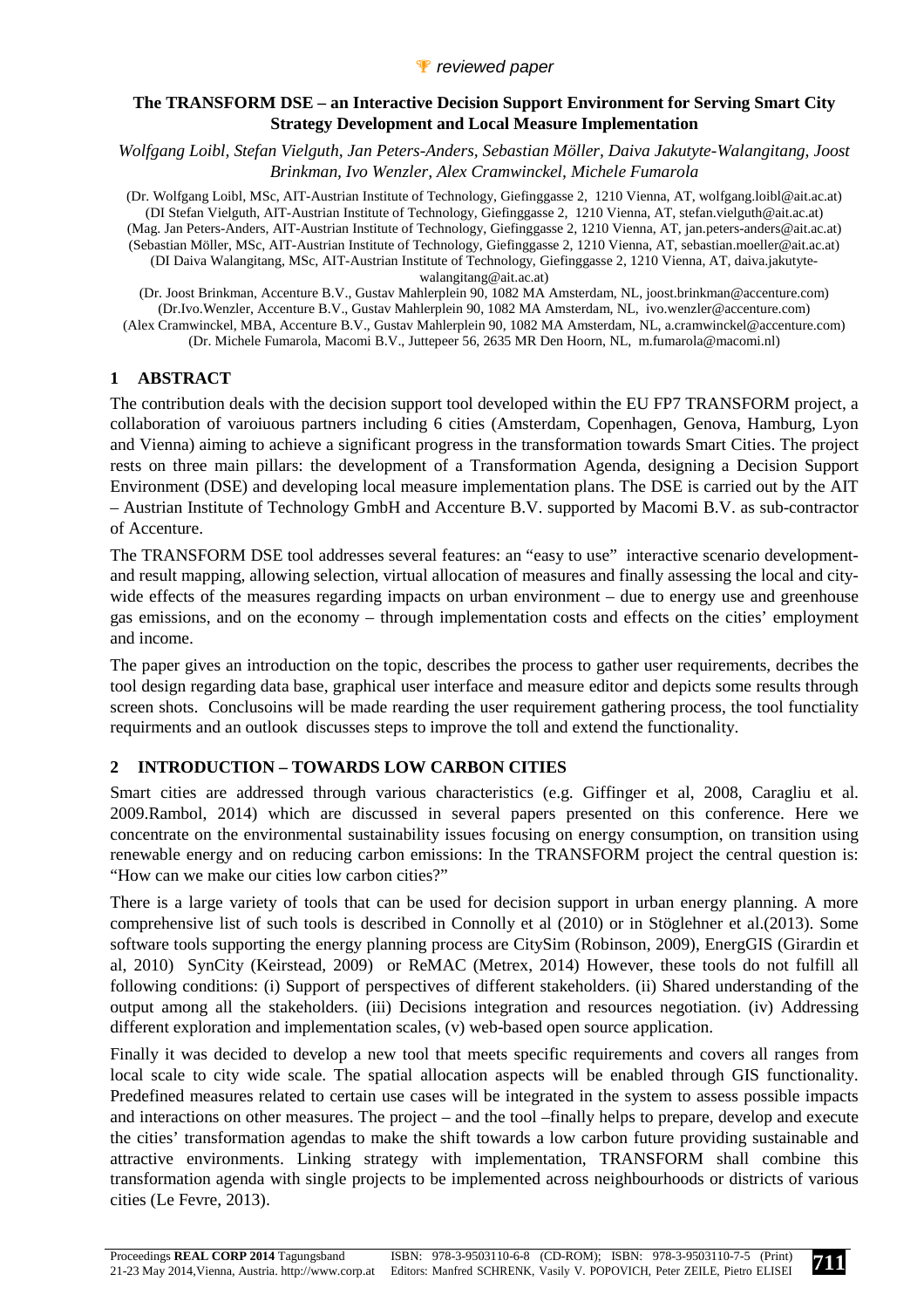## **3 DSE – USER REQUIREMENTS ACQUISITION - USE CASES AND DATA**

Developing a tool to support decision making requires knowing which decisions shall be made by which users, based on which informations, for what purpose, achieving which targets. This is called user requirements acquisition comprising tool use case identification (related to tool functionality) and data acquisition.

The user requirement acquisition process is rather time consuming: it makes necessary to identify the key stakeholders in the administrative departments of the cities and eventually energy service providers (ESCOs) where the tool shall be applied, to identify the topics turning out as crucial issues for the cities to becoming a smart (energy) city and to identify the relevant data to be able to model measures and to simulate the impacts in an appropriate wayThis involvement of stakeholders is a crucial topic as they know about the use cases for their cities and can provide criteria for the applicability of suggested measures. Thus the use case definition and the exporation of the data availability requires various contacts – per mail, per telephone as well as physical, to be able to receive all information.

As in each city the governance and administrative structures are different, the identifcation of stakeholders, of data owners, of actors responsible for planning and implementation of measures, these requirement investgations take quite some time and have been lasting until now more than a year, where teams of the two tool developing partners AIT and Accenture have visited the six cities several times for project meetings, workshops and bilateral talks. The repetitions of these "stocktaking missions" in the six cities have been necessary, as the stakeholders have changed, the understanding of the topics have been changed, the smart city targets as well as the use cases and related measures to be implemented have been changed and with them to some extent necessary input data.

### **3.1 Use cases definition**

It was decided to establish three initial use cases and the related measures per city. It was important to develop a tool shall satisfy – to some extent - non experts and experts as well, and to consider the different stages of the six cities on theire way to a transfomation agenda and to be able to implement more or less sophisticated measures. So the definition of the use cases as well as the required output had to fulfill a range of requirements to satisfy the various users. At the current stage of the  $30$  months-project – and we have passed one year now – not all use cases and related measures have been defined.

In general it tuns out that the city representations addresses both the energy demand and the supply side as use cases and select measures: concentrating on (a) construction of smart buildings. (b) building new housing and commercial areas requiring additional energy demand, (c) on retrofitting of buldings reducing the energy demand (insulation, improvement or exchange of heating systems), (d) on establishing distributed energy supply systems (like photovoltaic panels, or groundwater heat pumps) aiming in smart grids, (e) improving and extending district heating and cooling grids (integrating waste heat from industry and services into the systems and connecting new areas to the thermal heat grid). (f) As two cities are harbour cities the large cruise ships with an electicity demand of some thousand guest cabins during their stay in the harbour to be connected to the land grid instead of producing electricity by large diesel generators is a crucial issue. (g) Use cases on mobility are in discussion – here we expect measures like change in the modal split (shift from private to public transport) and reduction of car ownership.

#### **3.2 Data and data gathering:**

Data gathering is carried out in collaboration with the cities and their supporting partners following the use case exploration. Data on infrastructure and infrastructure costs to allow further cost estimation of future measures are (or still will be) provided by the infrastructure partners in the TRANSFORM project. Use cases and related measures will be negotiated between the cities' stakeholders and are defined by the cities. Measures will are translated into equations and transferred into code, to be integrated in the DSE.

The data provided by the cities and further stakeholders vary in type and scope – typical data are:

- City layout with focus on buildings and blocks containing specifications to estimate its energy consumption for heating and cooling.
- Population specifications: any details on population, e.g. household size.to estimate electricity consumption.

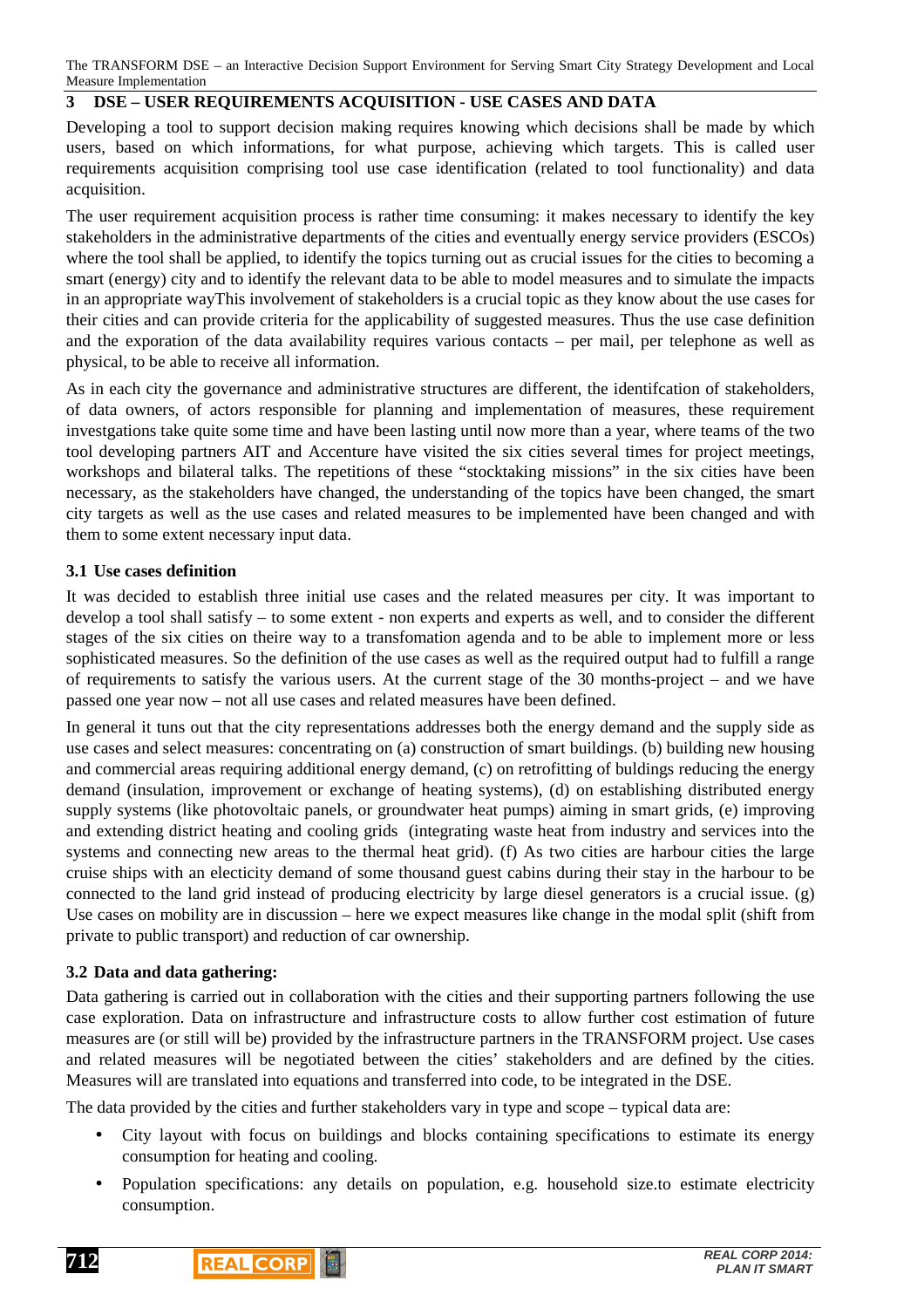• Energy consumption and production: data on (aggregated) consumption and production of various types of energy (e.g. gas and electricity).

In general different data sources are required depending on the measures that are specified into the system. The data sources can be specified on different spatial levels: city, district, or building level. To select the right data, the cities must have defined their use cases to identify and model measures to finally estimate the effects which may be changes in energy demand, in renewable energy generation and in greenhouse gas emissions. The energy service companies (ESCOs) must provide data on network and infrastructure costs as well as on energy generation costs. Providing energy prices for the customers allows estimating savings in energy costs to be related against costs for energy efficiency improvement.

# **4 THE DECISION SUPPORT ENVIRONMENT (TRANSFORM DSE) –**

## **4.1 TRANSFORM DSE - purpose and approach**

The tool serving as an "easy to use" decision support provides actors and stakeholders with a deeper insight regarding the selected city's or district's current performance on energy efficiency, energy consumption,  $CO<sub>2</sub>$ emissions and energy supply, as ability to reveal its full energy savings and greenhouse gas reduction potentials.

A planning support process in a city administration is defined through a sequence of steps, and considerations which decision makers pass, in order to achieve certain targets, by establishing measures aiming to change a given set of properties of a given environment. The tool usage flow shall follow those steps, carried out by actors and stakeholders also described in figure 1:



Figure 1: Decision sequence – built as Support Tool - Usage flow

- The starting point of the usage flow is the selection of the spatial context "the city context" (step 1). One city is selected and a spatial scale is addressed: the higher the level of detail of the explored data, the more detailed the analysis can be conducted.
- The selection of a scenario (step 2) provides a set of current and future framework conditions regarding energy demand and energy supply, as well as future changes e.g. of demand (e.g. through urban growth) and of energy prices of the different energy carriers.
- In step 3 measures will be defined either selected from a set of available nes or edited as a new measure. Such information supports stakeholders in deciding which measures need to be part of the city's transformation agenda and where and when they shall be implemented for improving energy efficiency increase of renewable energy use and mitigation of GHG emissions.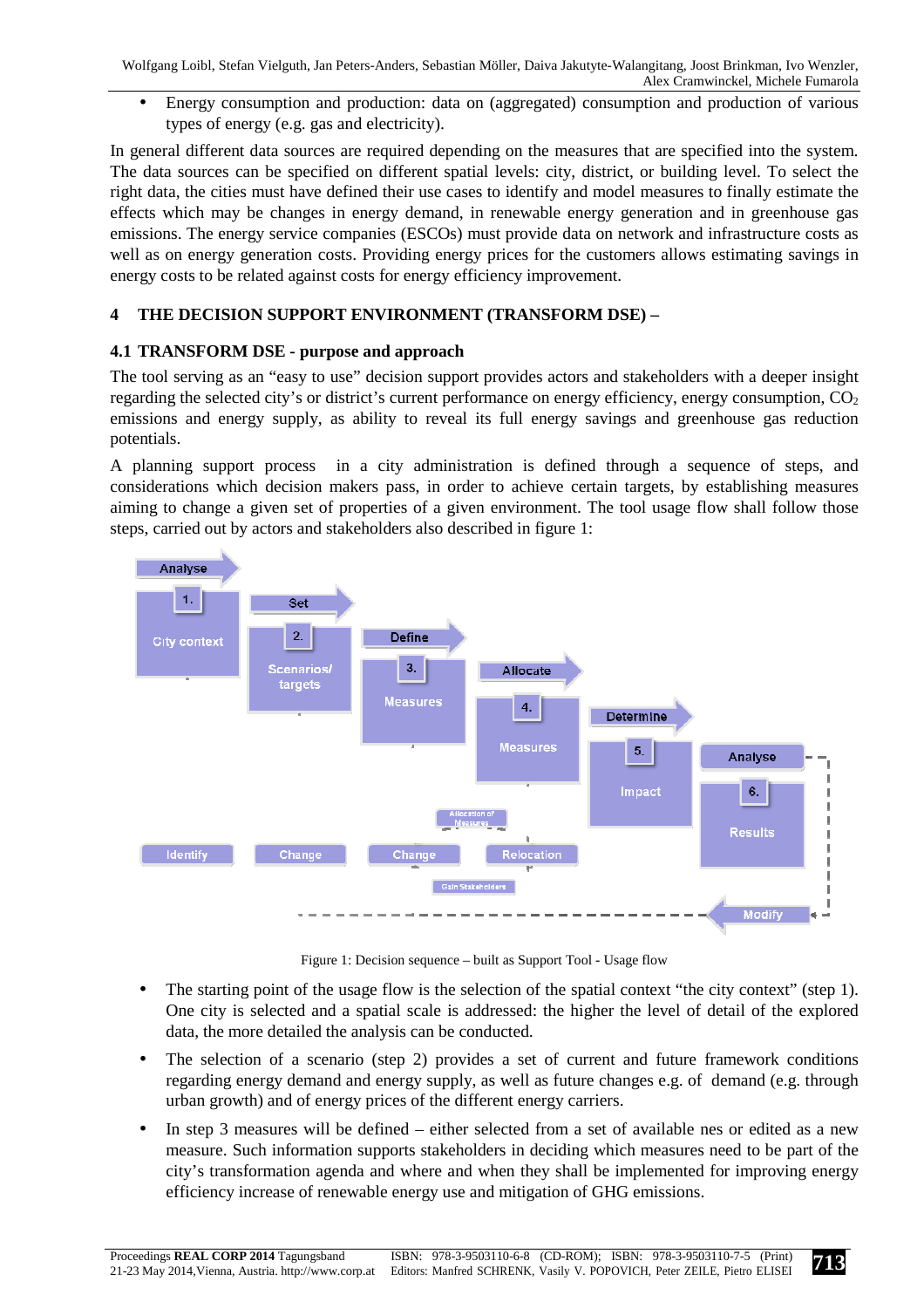- In step 4 the measures are allocated within the case study area through the interactive map or in the entire city.
- Later on the various impacts is determined the effects will be simulated over time (step 5).
- Finally the impact shall be explored through maps and diagrams (step 6) and allo steps may be repeated by selecting and or allocated new measures to improve the results.

### **4.2 The DSE tool concept**

To follow the steps depicted in figure 1 the TRANSFORM tool has to cover a range of functionalities: The following figure 2 sketches the concept and marks the usage flow addressed above.

City data (top left) have to be collected and harmonized to be integrated in a geospatial database which has to cover all different spatial scales (and must be able to aggregate data from the small scale entities (e.g. single houses, blocks) to larger ones (neighbourhoods, districts, entire city).

Then the tool application steps are aligned to the decision steps addressed in figure 1:

#### Step 1: City Context

The objective of this step is the analysis of the current state identifying possible opportunities e.g. for reducing carbon emissions in their city. After selecting the city the city data will be loaded into the system. Afterwards the analysis of opportunities can be carried out –e.g. by conducting e.g. running variable data queries on several geographic levels and across different assets. This is iterative process where the area, assets or KPIs can be changed after each analysis of opportunities and interdependencies. The GIS-data are visualized in a map.

#### Step 2: Scenarios/targets

The step is dedicated the definition of scenarios and targets to set the boundaries and scope of the applied model. A first sub-step includes the definition and loading of scenarios like fuel cost trend over the next 20 years. By changing these parameters a sensitivity analysis can be conducted. The second sub-step permits setting of the performance targets for the considered measures. Those include the energy indicators but also costs and non-energy targets. The definition of the different targets should be done by the different responsible and involved stakeholders.

#### Step 3/4: Measures

In step 3 the objective is the revealing of the interrelations and interdependencies between measures by building a portfolio of measures. Each step is subdivided in three parts. The sub-steps consider creation of measure, enabling measures and preconditions. The execution will be supported by a measure editor. (Details on the measure editor will be shown later).

Step 4 focuses on the allocation of the measures. First the measures are allocated in a selected area and then the time frame will be determined. Both sub-steps have to be discussed with the involved stakeholders to assure the stakeholder commitment.

#### Step 5: Impact estimation

The impact assessment in step 5 is determined by running the appropriate simulation for the portfolio of measures. Therefore the considered simulation time is defined and the simulation is started.

### Step 6: Results

The last step of the decision sequence is the evaluation of the outcome by viewing results and identifying additional actions to close the gap between outcomes and targets. Therefore the results are viewed on chosen tables and graphs. If the outcome does not meet the expectations of the tool user a new simulation can be defined.

**714**

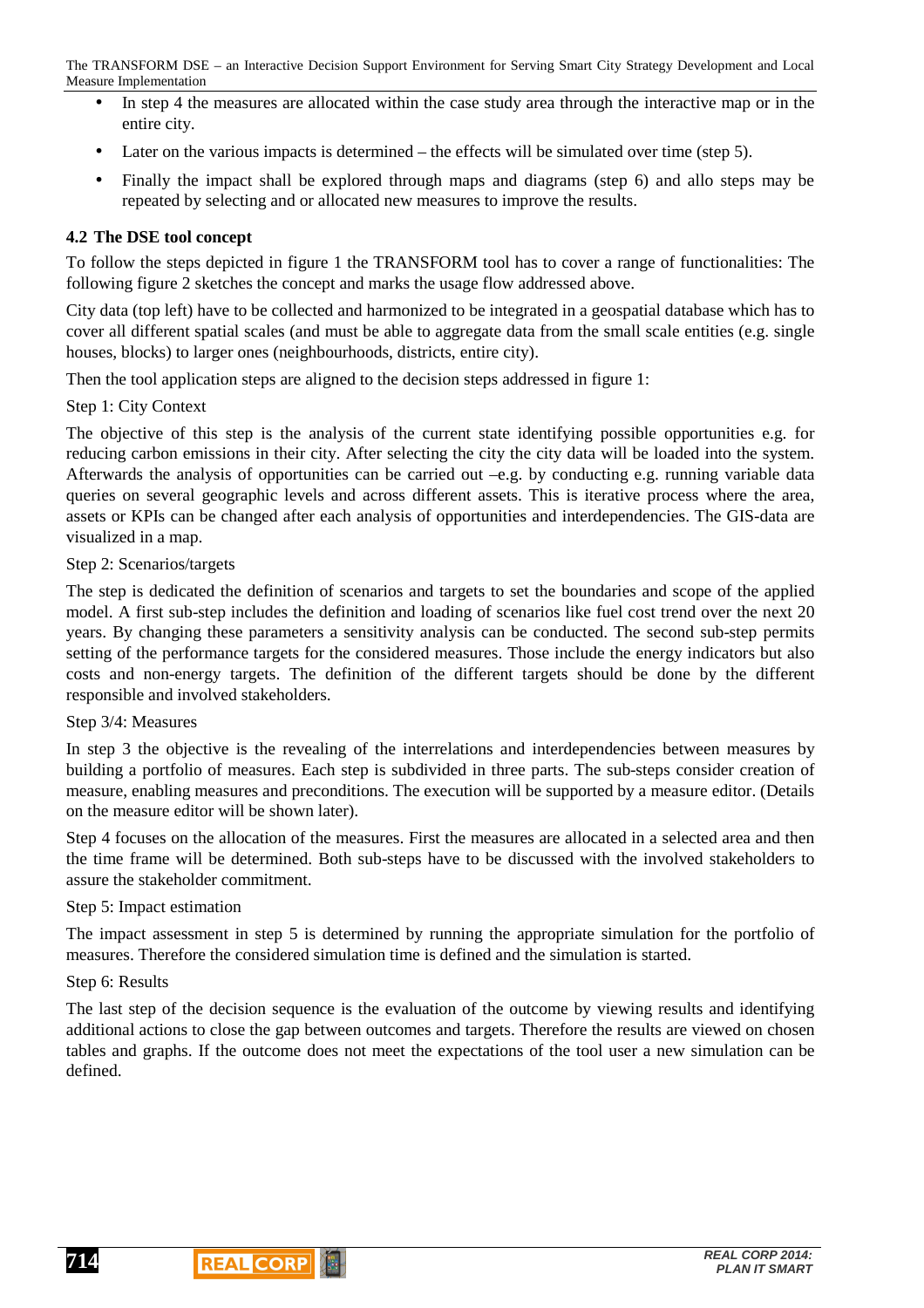

Figure 2: Concept of the Decision Support Tool and the related Usage Flow

Repetition and modification of simulation runs

The DSE will allow modifications at each step of the usage flow: changing the city context, the scenarios, the targets, and the measures or measure combinations. In the final version of the tool the parameters for the simulation runs be stored in log files which allow modifications of single parameters without entering all items again- aiming in a repetition of the simulation through batch model runs.

## **5 TOOL DESIGN**

The DSE tool is developed by AIT and Accenture with strong involvement of the cities during the meetings and the visits, particularly of Amsterdam as project coordinator. The software is finally installed on a Web server at AIT allowing access as mutually committed – either public access or access for selected users from the cities, protected through password entry.

## **5.1 Software architecture and user interface:**

The TRANSFORM DSE simulates the energy consumption and production and the related greenhouse gas emission depending on certain preconditions. The decision support refers to changes in the system with respect to changing energy efficiency in the building stock, changing of energy carriers for heat and cooling as well as for power generation (shift from fossil fuels to renewables) to changing energy supply (shift from central power supply to distributed, individual supply e.g. through PV). The changes are calculated in a spatial explicit way and the impacts regarding energy consumption by carrier and greenhouse gas emission are estimated for spatial entities and for the entire city.

The software is designed through modules working together within the LIFERAY ® portal - an open source user interface appropriate to add, merge and control different functions within one web-site window which allows individual user interface design. An overview of the architecture is shown in Figure 3. A flexible geodata base structure based on PostGreSQL and OpenGIS contains finally the (harmonized) data of all six cities hre the sub set of the selected city is activated.

The graphical user interface (GUI) with control, retrieval and display functionalities has been developed by using standard Web server components such as Apache webserver as HTTP server, the PostgreSQL/PostGIS database and Apache Tomcat as backend for the communication with the database according to the users' queries. Geoserver as map server is used to deliver maps based on the users' requests. In addition, GeoServer provides the ability to integrate data directly into other applications e.g. a desktop-GIS via so-called services (such as Web Feature Service (WFS<sup>1</sup>) and Web Map Service (WMS<sup>2</sup>)). The interface is accessible through

 $\overline{a}$ 

<sup>1</sup> http://en.wikipedia.org/wiki/Web\_Feature\_Service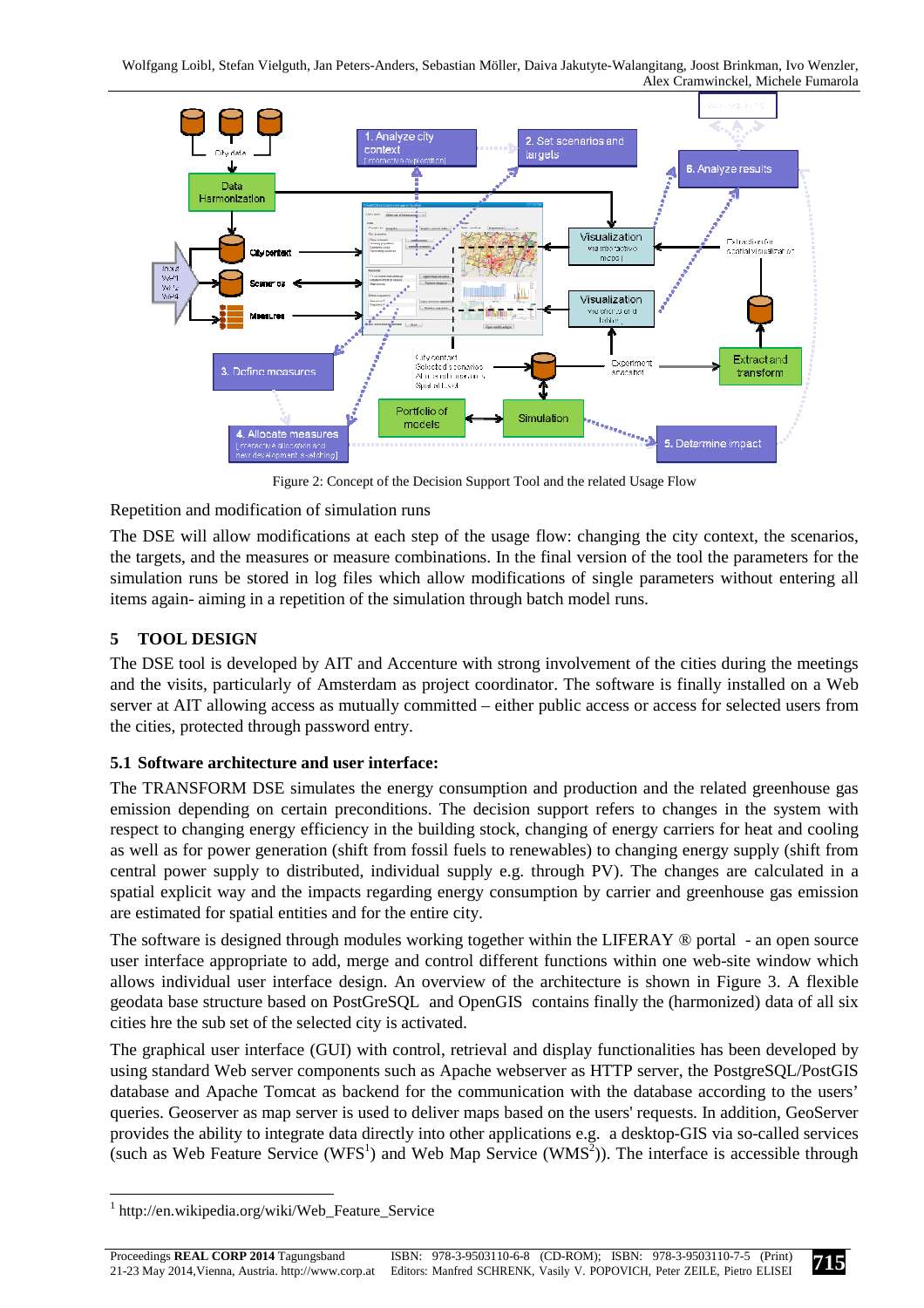every web browser. Using Liferay® , an extensive set of different modules can be flexinle integrated in the interface. A Redmine ® system has been setup to support the software development by monitoring and documenting its progress.

To cover all steps described above the software architecture consists of several modules – a city context explorer, a scenario editor a measure editor and sequence editor for defining the temporal development. Some of these modules are related to the GIS component for spatial retrieval and visualisation. The database layer is the core where the simulation components refer to.



Figure 3: Architecture of the decision support tool



Figure 4: Graphical user interface – initial page

<sup>&</sup>lt;sup>2</sup> http://en.wikipedia.org/wiki/Web\_Map\_Service



 $\overline{a}$ 

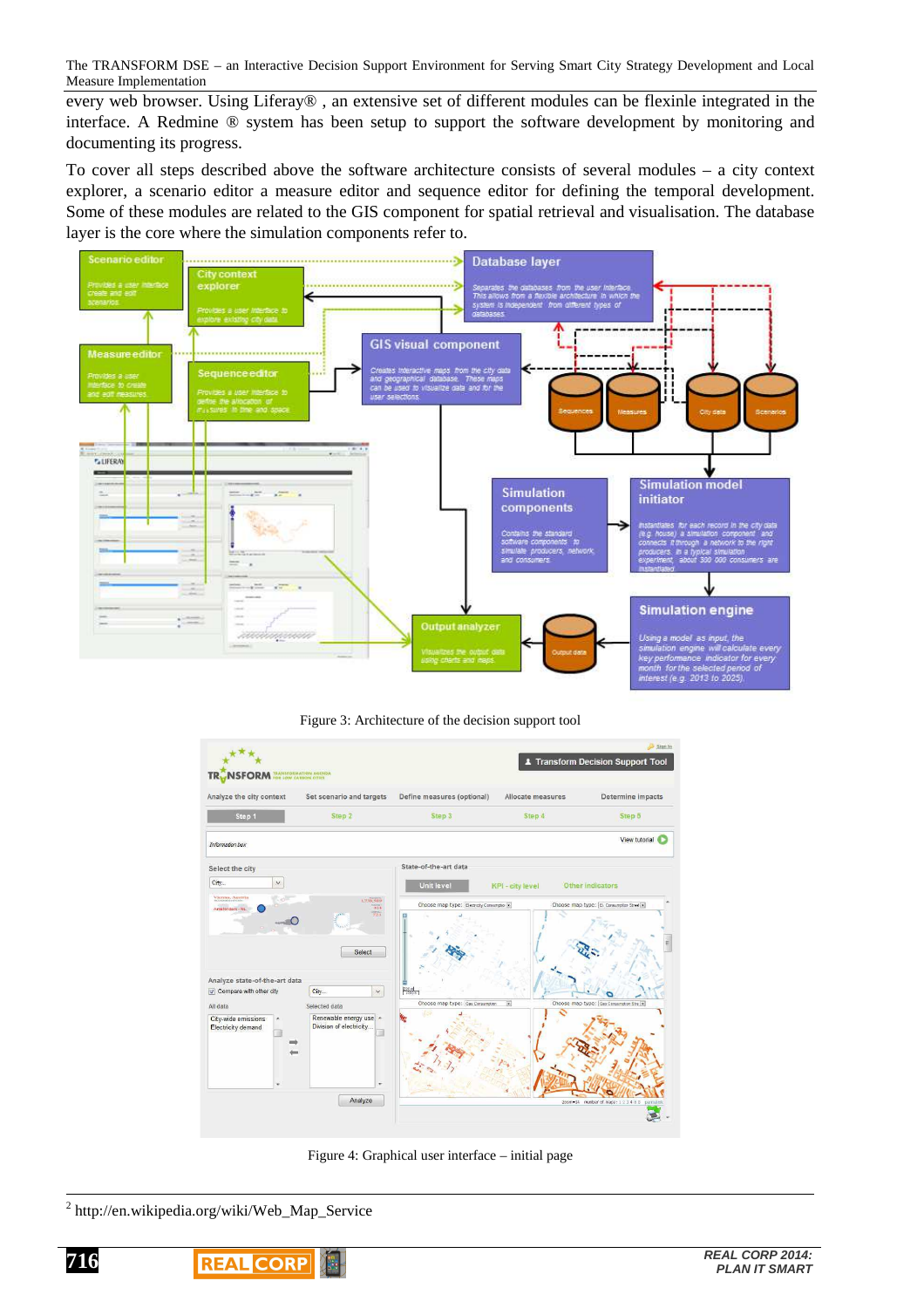## **5.2 Application interface**

The application accompanies the six steps (described in 4.2) to make decisions regarding measures to be implemented for improving smart city properties of the respective city. The initial screen is shown in figure 4. Clicking on each of the step-buttons leads to the next step on the way to achieve a decision.

The initial step 1 screen allows the selection of the city, a comparison with the partner cities in the project and the exploration of the characteristics of the selected city or a particular district or neighbourhood, as seen in figure 4. The mapping control and spatial retrieval functionalities which play a particular role are addressed in a section 5.4.

The step 2 screen allows selecting and adapting future scenarios by changing the framework conditions through entry fields, sliders, etc. and shows the development over time of the different framework-describing indicators through diagrams. Screen 3 is dedicated to the definition of measures (see section 5.4)

## **5.3 Database design and processes**

Due to fact of highly dispersed data sets across the cities taken into account with respect to structure, content and availability, the topic of data integration, management and storage is a big challenge. As the data gathering is still ongoing it has been learned that the best approach for minimizing the time to make the data available to the application and to cope with less resources, a more flexible approach has to be chosen. So in contrast to traditional software development processes especially in the field of data warehouse projects where all the available data sources have to be screened and analysed in advance and the strategy and methods for cleaning up, harmonizing and integrating the data is created afterwards, the given data sets are loaded as they are to the city related stage areas within the database at first.

After cleaning and norming the city stage data the queries are developed and provided as views to generate the information needed to realize the as it is situation for the particular city, this is related to decision step 1 of the application (city context).

The information which has to be processed within the database encompasses the following categories:

(a) Geospatial datasets as polygons, lines or points

(b) Statistical datasets describing energy related properties of the physical entities in terms of

- Characteristics influencing energy consumption (e. g. for heating and cooling [building quality influencing energy efficiency])
- Activities demanding energy (e. g. power demand of households, services, production), time series data

(c) Parameters which provide the scenario background

- Population growth factors, energy prices
- Public transportation costs and modal split fractions

(d) Parameters which provide factors to estimate local energy production, energy consumption, energy savings potential, supply costs, environmental impact etc.

- Electricity generation factors (e. g. for PV panels/m²)
- Energy demand factors, (e. g. heating demand for houses by age class, electricity demand for households or flats by size class)
- PV installation costs per kWh, energy consumption in kWh per flat in density classes Greenhouse gas factors ( e. g. for different energy carrier and heating or production systems)

(e) Specification of scenarios based on a), b) and c)

(f) Specification of measures (i.e. formulas to be calculated) based on a), b) and d) and auxiliary information required to carry out a simulation experiment.

The basic data structure as it will be used during the project is summarized in the following figure 3. As it is shown and described above each city dataset is transferred to the city related database scheme. This is done by usage of DB maintenance tools and especially for GIS based datasets the data can be loaded by open source software tools e. g. QGIS to the database. After cleaning the data and applying a common naming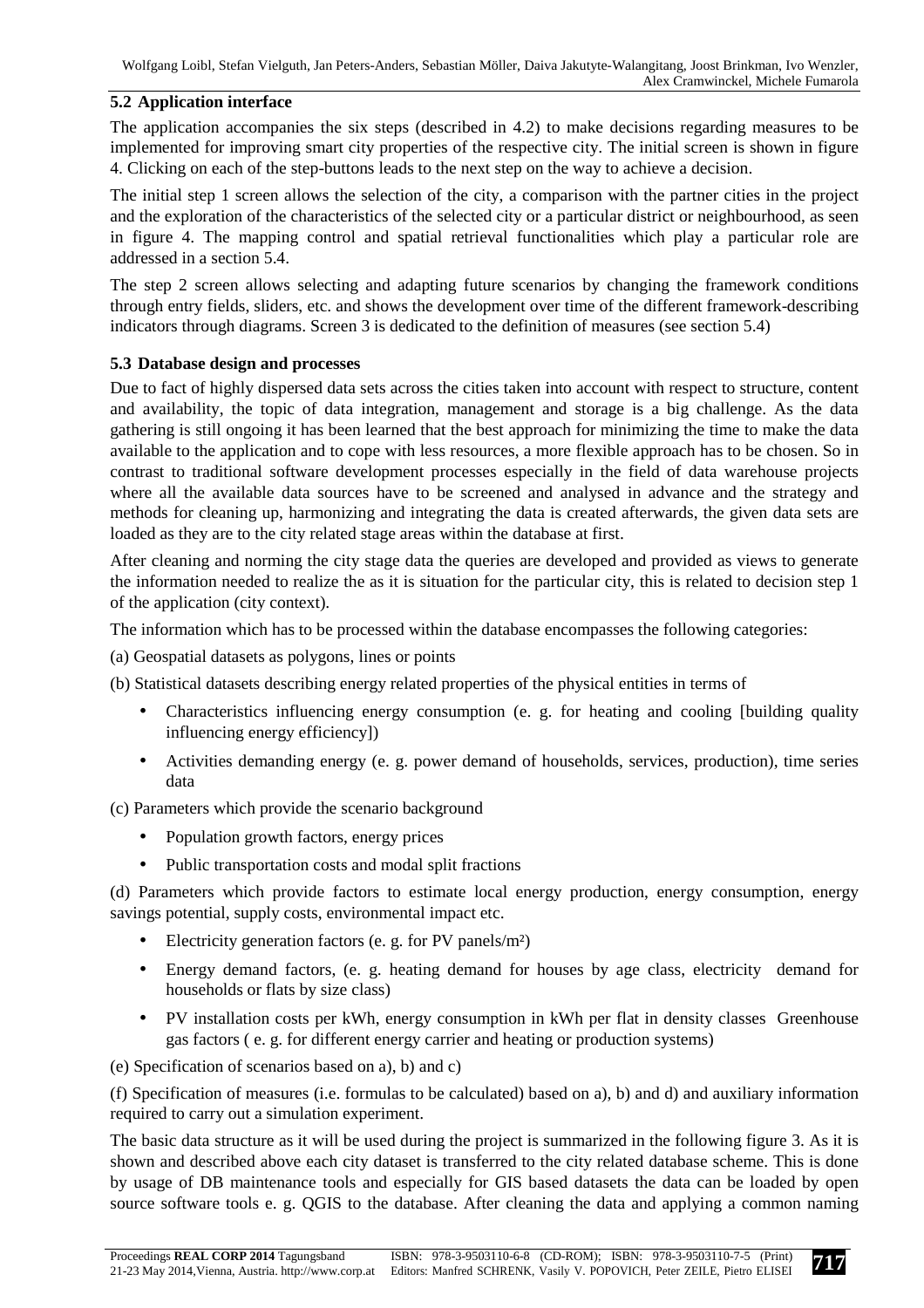definition the data is available for further usage. Regarding to the measures definitions which are worked out together with the cities as much as possible data which is needed as basis for the realization of the measures is generated based on the given data and provided to the application layer. It has been shown that this is still high effort task due to very different data sets and measures to be implemented.

The implementation of a centralized data store according to data warehouse standards is currently not possible due to lack of resources and missing accurate specifications regarding measure definition and available data. So the strategy is to create this step by step or at least describe the situation based on the given and still evolving status to have a guideline by the end of the project in place which can be handed over to the cities as basis for further development of data process and governance standards within the cities organization. The data structure and retrieval process is summarized in the following figure 5:



Figure 5 - Data retrieval and storage

## **5.4 Mapping and spatial retrieval functionality**

The mapping module of the DSE tool consists of a server backend and a client front end. The backend is based on PostGIS spatial datasets translated from datasets delivered by the participating cities. The client is based on Open Layers and features a so called free hand selection feature which has been developed for the TRANSFORM DSE. Selected functionalities of a standard desktop GIS are provide in order to give also non-GIS experts the possibility to make use of these functions. The interface design is simple and gives the users a similar experience known from e.g. Google maps. The mapping functionality allows interactive exploration of physical and socio-economic framework conditions of the particular district and also all energy related data for single elements (e.g. buildings, blocks ) or aggregates (e.g. blocks, wards, districts) or for the entire city. The spatial retrieval functionality allows the selection of geometric entities through mouse cursor or on a touchscreen. Thus interactive placement of possible measures at block-scale or district-scale is possible, allowing for an ex-ante assessment of effects of those measures (e.g. energy-efficiency improvement or technology & control improvement of blocks, fuel mix optimized towards GHG reduction, household and business electricity consumption reduction etc.).

The following figure 6 shows the free hand selection application in Amsterdam which allows allocating measures to certain areas or blocks and leave out the rest.

## **5.5 Measure editor**

Measures are defined in equations that model the infidel change on production, consumption, costs and emissions of an entity. Each equation is individually calculated during simulation experiments and fed back to the system (being the entire system) through energy networks. Using this method, users have to follow a bottom-up approach where they need to define the changes on an individual level to be able to calculate the aggregated impact over time on a city level.

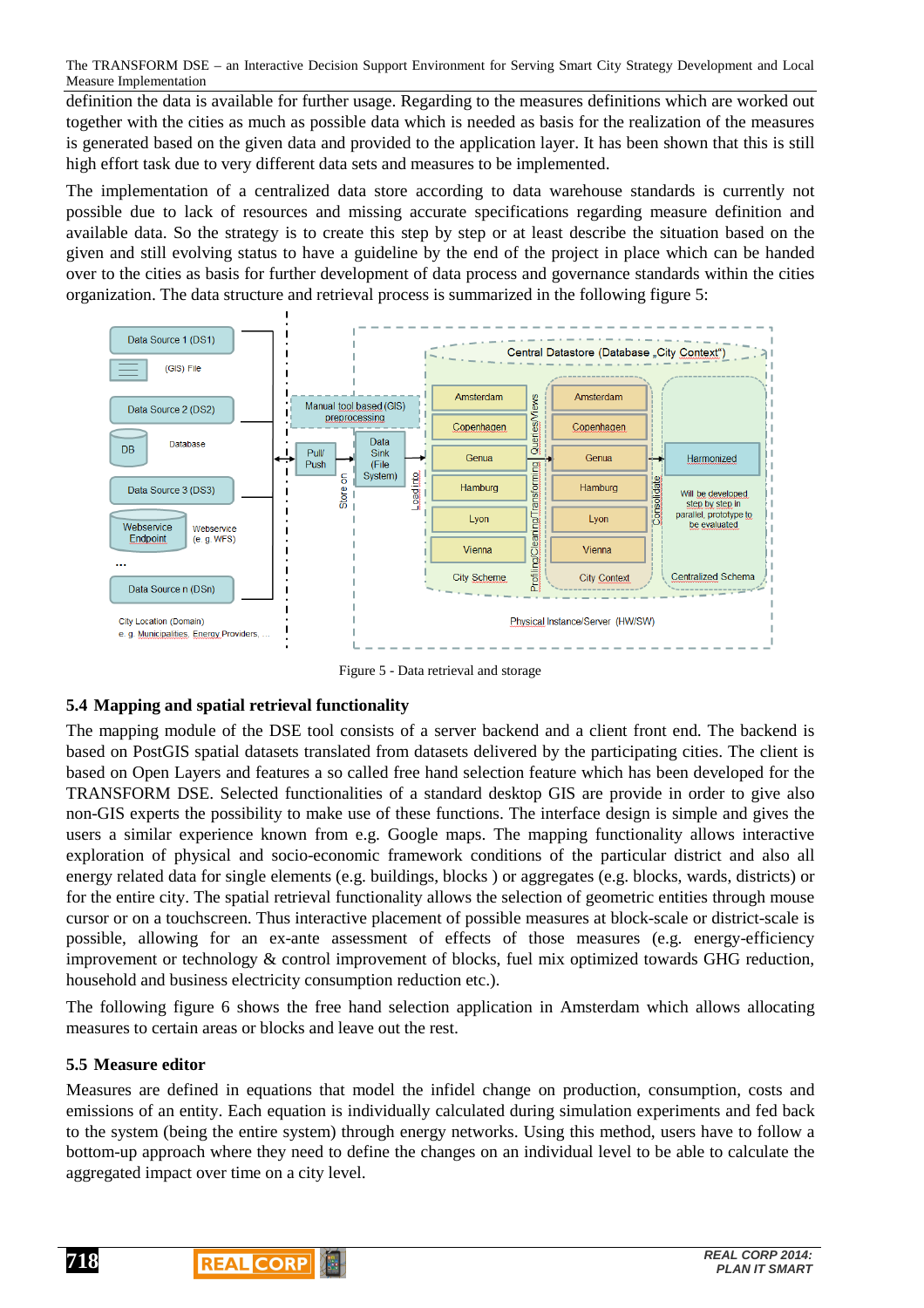Currently only a limited set of measures are established and a limited set of inpout data. If additional data are provided and futher measures are suggested by the citiies' stakeholders and coded to allow an impact assessment further measures can be integrated.



Figure 6: Spatial retrieval – free hand selection of areas of interest.

## **5.6 Results and presentation**

The results are presented using geographical visualizations as shown above and using SpagoBI, business intelligence software. The latter allows for a thorough exploration of the output data by allowing the user to define charts other than the predefined ones. The latter is important as the detailed KPIs change depending on the stakeholders that are using the tool. Figure 7 shows an example of the usage of SpagoBI integrated in the decision support tool. Besides SpagoBI also other charting tools are in discussion which can be easily exchanged within the Liferay® environment.



Figure 7: An example of output using SpagoBI

## **6 CONCLUSIONS AND OUTLOOK**

The tool development was a challenge as the different stakeholder groups in the partner cities have been quite demanding regarding usability, functionality and flexibility.

The integration of a measure editor and the interactive spatial retrieval features makes the DSE tool attractive and provides flexibility unknown until now. Although we as developers have been working hard to establish high usability the application requires still some training due to the complexity of defining scenarios and measures and to understand the principles of the simulations in terms of spatial relation, temporal sequence and interdependencies within the urban system.

For the future it is planned to extend the usage of the DSE to be applied in a serious simulation game. One distinct property of a simulation game is to create shared intelligence by helping us enable social